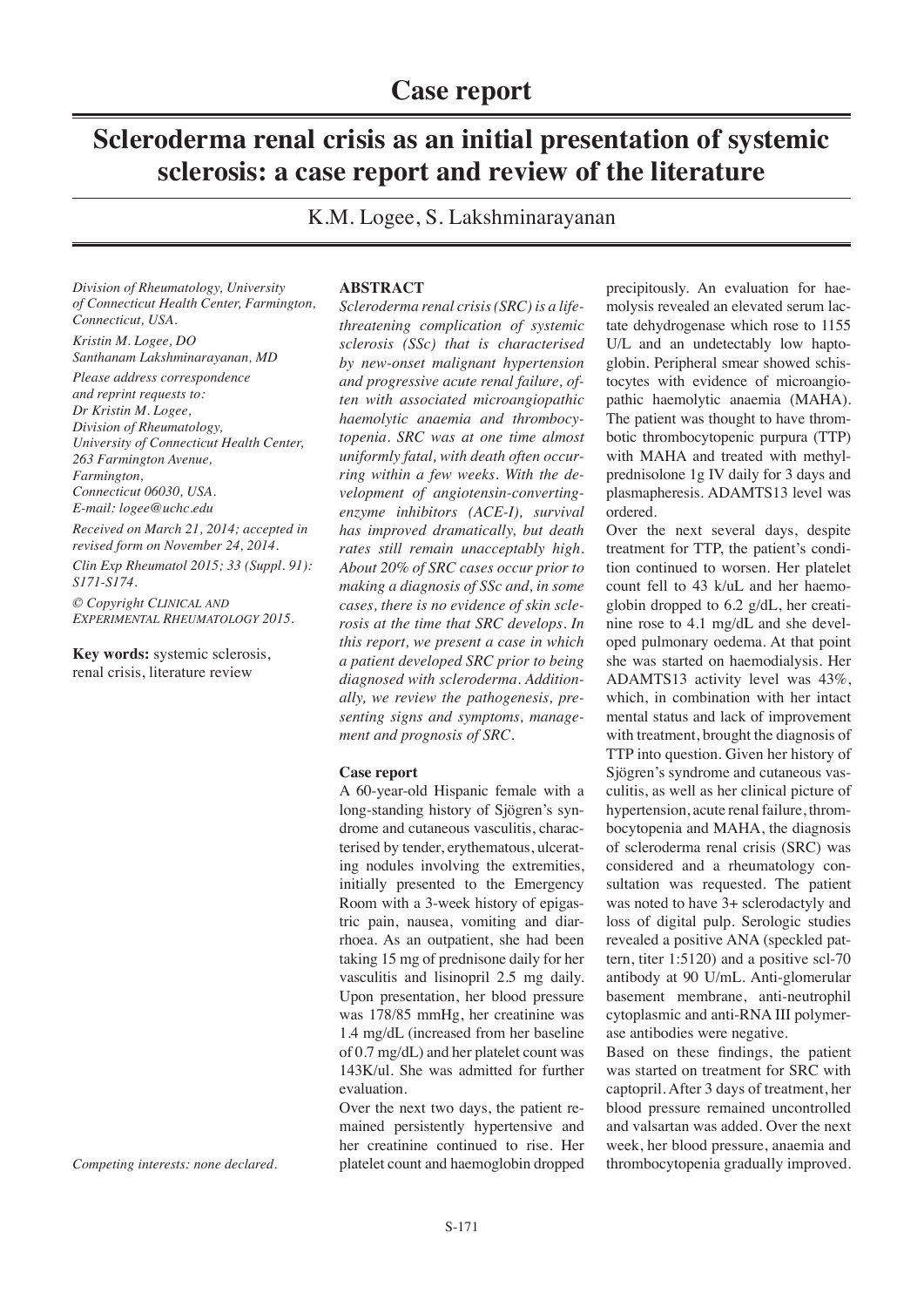**CASE REPORT Scleroderma renal crisis: a literature review / K.M. Logee & S. Lakshminarayanan**

# Her platelet count increased to 105 k/ uL and she was able to safely undergo a renal biopsy to clarify her diagnosis. Light microscopy showed marked edematous intimal expansion of the interlobular arteries with skeins of fibrinoid material and interstitial fibrosis. The glomeruli were normocellular but appeared ischaemic and markedly congested. The diagnosis reported was "thrombotic microangiopathy consistent with scleroderma renal crisis."

The patient's hypertension remained controlled with captopril and valsartan and her thrombocytopenia and MAHA resolved. She was then discharged from the hospital but has remained dialysisdependent over the following 3 years.

### **Literature review**

#### *Introduction*

Systemic sclerosis (SSc) is a multisystem connective tissue disease characterised by immune system activation, microvascular injury and widespread fibrosis of skin and internal organs (1). It primarily affects the skin, heart, lungs, kidneys and gastrointestinal tract and exists in both diffuse (dcSSc) and limited forms (lcSSc).

Scleroderma renal crisis (SRC) is a lifethreatening complication of SSc that was first characterised by Moore and Sheehan in 1952 as malignant hypertension and acute renal failure (2), often with associated thrombotic microangiopathy. While SRC remains a very serious complication of SSc, it was at one time almost uniformly fatal, with death often occurring within a few weeks. With the development and usage of angiotensin-converting-enzyme inhibitors (ACE-I) in the late 1970s, 1-year survival from SRC improved dramatically, from 18% to 76% (3). However, early diagnosis and treatment remain critical to improving outcome.

### *Epidemiology*

SSc has an estimated prevalence of 276 cases per million persons in the US (4), and SRC has been found to affect 3–13% of all SSc patients (5-8). Studies have shown that SRC primarily affects Caucasians (92–94%) and females (75–80%), with a mean age of 50 years at the onset (9-11).

## *Risk factors*

Certain risk factors for SRC have been identified. Patients with early, diffuse SSc (disease duration  $\leq 4$  years) have been found to be at greatest risk of developing SRC (11). A retrospective case series of 110 patients with SRC showed that only 2% with lcSSc *versus* 12% with dcSSc developed SRC. Also, 66% developed renal crisis within the first year of SSc diagnosis. In fact, in 22% of the patients¸ renal crisis was the initial presenting feature, occurring before the diagnosis of SSc was made (5). Additional risk factors include: rapidly progressive skin thickening, new cardiac events such as pericardial effusions and congestive heart failure, new anaemia (9), presence of anti-RNA polymerase antibodies and use of corticosteroid therapy  $(>15 \text{ mg prednisone/day})$  (10).

## *Pathogenesis*

Although incompletely understood, the pathogenesis of SRC appears to result from an initial trigger of vascular endothelial injury resulting in increased permeability and intimal oedema. This results in a cascade of events as the subendothelial connective tissue is exposed to circulating elements in the blood, causing activation of the coagulation cascade and thrombosis. Additionally, the connective tissue reacts to the injury, resulting in fibroblastic and nonfibroblastic stromal proliferation. These events (oedema, thrombosis and stromal proliferation) result in narrowing of renal arterial vessels and decreased renal perfusion with subsequent hyperplasia of the juxtaglomerular apparatus and increased renin release. The increase in renin causes accelerated hypertension and further renal injury (12-16). SRC patients often have markedly elevated renin levels, and hypertension has been shown to improve dramatically after nephrectomy, likely because of the resultant fall in renin production (16).

Over-expression of endothelin-1 (ET-1) and its receptor, endothelin-B, has also been implicated in the pathogenesis of SRC. ET-1 is produced by endothelial and smooth muscle cells and acts as a potent vasoconstrictor. Increased expression of ET-1 and its receptors has been demonstrated in the renal arterioles and

arteries of SRC patients. In the future, ET-1 receptor blockade may serve as an alternative therapy for SRC (17, 18).

Corticosteroid use has been associated with SRC in multiple studies (8, 10, 19-21). One retrospective study of 50 SRC patients demonstrated that 60% had been exposed to corticosteroids prior to SRC onset, with an odds ratio of 24.1 for developing SRC associated with corticosteroid exposure in the preceding 3-month period (19). Steen *et al.* report a case-controlled study of 110 SSc patients in which 36% of SSc patients receiving steroids (at least 15 mg of prednisone/day) developed SRC *versus* 12% not receiving steroids (10). A recent systematic review also supported the association between the use of medium and high dose corticosteroids and the development of SRC (21). However, this relationship was not found in the review of 110 SRC patients by Penn *et al.* (5). A systematic review by Iudici *et al.* found that a beneficial role of low to medium dose corticosteroids in SSc is limited, although they could be used in certain situations (*i.e.* for treatment of interstitial lung disease, diffuse cutaneous disease or myositis) (22). Immunosuppressive agents such as methotrexate, azathioprine or cyclophosphamide may be used to minimise corticosteroid exposure (10). When corticosteroids are needed, the lowest possible dose should be used and patients should be closely monitored with regular blood pressure checks and serum creatinine levels to allow for early detection of SRC (23).

### *Presentation*

SRC typically presents as a new onset of significant systemic hypertension and acute renal failure. Approximately 10% of patients may be normotensive but almost invariable have an increase in blood pressure above their baseline  $(6, 19)$ . Additionally, about 60% of patients will also present with MAHA and 50% with thrombocytopenia. Symptoms may include hypertensive encephalopathy with confusion, fatigue, lethargy, headache, visual changes and seizures. Severe cases can lead to cerebral haemorrhage, coma and death. Patients may also suffer from congestive heart failure, pericardial effusions, pericardi-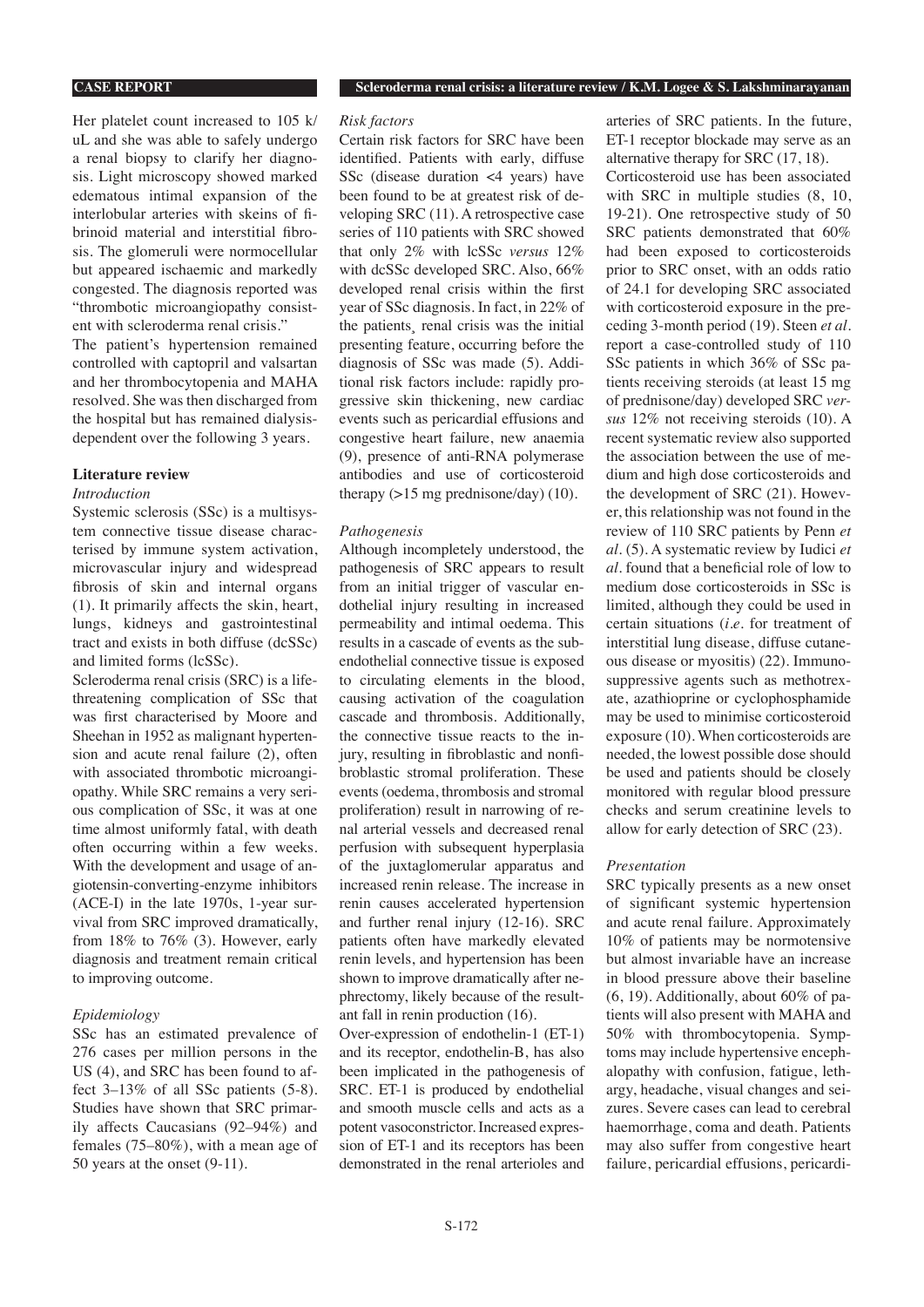#### **Scleroderma renal crisis: a literature review / K.M. Logee & S. Lakshminarayanan CASE REPORT**

tis, arrhythmias and pulmonary haemorrhage (5, 6). In some cases, there is no evidence of skin sclerosis when SRC develops (known as systemic sclerosis sine scleroderma). However, skin thickening often develops within the next few months with eventual progression to diffuse SSc (24-26).

Although uncommon, there have been several reports of systemic vasculitis (including antineutrophil cytoplasmic antibodies (ANCA)-associated vasculitis (AAV) and mixed cryoglobulinemia vasculitis) developing in patients with SSc. It is important to be aware of this potential overlap as renal vasculitis may be confused with SRC and proper diagnosis is critical to allow for appropriate and timely treatment. Vasculitis should be considered in SSc patients with acute renal failure, especially with features not typical of SRC. Such features include: renal failure late in disease (mean of 8–9 years after SSc develops), normotensive renal failure, absence of MAHA and thrombocytopenia, presence of significant hematuria and/or proteinuria and positive testing for perinuclear ANCA and anti-myeloperoxidase antibodies. Anti-Scl-70 antibodies have also been found to occur much more commonly in patients with AAV-SSc overlap than those with SSc alone (27-29).

# *Laboratory findings*

Typical laboratory abnormalities found in patients with SRC include: elevated serum creatinine (present in 90–96% of cases), hyperreninaemia, and MAHA (45–60% of cases) with associated thrombocytopenia, schistocytes in peripheral smear, elevated serum LDH and decreased haptoglobin (5, 11). The degree of thrombocytopenia is usually moderate ( $>50,000/\text{mm}^3$ ) and platelet counts return to baseline once blood pressure is controlled (24). Urinalysis may show evidence of mild proteinuria and haematuria with granular casts on microscopy (5, 15, 24).

Antinuclear antibodies (ANAs) have been found in virtually all patients with SSc. An ANA speckled pattern has been found in 60% of SRC patients and is associated with development of SRC (5). Anti-RNA polymerase III antibodies are also strongly associated. One study

of 252 SSc patients found that 24% with this antibody developed SRC (30). RNA polymerase antibodies have been reported in 25–59% of SRC patients (5, 31-33). Anti-centromere, anti-topoisomerase I and anti-U3 RNP autoantibodies have not been found to correlate with SRC development  $(5, 32-34)$ .

#### *Biopsy findings*

Although biopsy is not always necessary, findings are specific to SRC and can be used to confirm the diagnosis. Microscopic examination reveals a picture of a thrombotic microangiopathic process affecting small vessels (12, 24, 35). Larger arteries are often normal. Early changes include accumulation of mucin in the arcuate and interlobular arteries with mucoid intimal thickening and fibrinoid necrosis of the arterioles (14). Later changes include hypertensive vascular damage, glomerular ischemia and thrombosis with vascular occlusion and fibrosis. The classic "onion skin lesion" results from proliferation of the vascular intimal cells which causes narrowing of the vessel lumen. Chronic changes including glomerulosclerosis and ischaemic glomerular collapse can occur. Additionally, hyperplasia of the juxtaglomerular apparatus from increased renin production has been found in 12% of cases (13). In advanced stages of the disease, histologic findings may be non-specific (12).

#### *Treatment*

The mainstay of treatment for SRC is with ACE-Is. ACE-I therapy should be started as soon as possible and continued even if serum creatinine continues to rise. Prompt, aggressive treatment greatly reduces the need for dialysis (11). Use of ACE-I prophylactically has not been found to prevent development of SRC (5, 19, 20). Angiotensinreceptor blockers theoretically should also be beneficial, but currently clinical experiences have been inconsistent (24, 36, 37). Additionally, calcium-channel blockers (CCBs), alpha-blockers (36, 38) and nitrates can be used when blood pressure remains uncontrolled despite maximal ACE-I therapy. A recently reported retrospective case series of 410 SSc patients found that those taking CCBs had a greatly reduced risk of developing SRC. This suggests that CCBs may be useful as a "background" therapy for SSc, although further studies are needed (7). Possible future therapies include continuous low-dose prostacyclin, direct renin inhibitors and endothelin receptor antagonists. Case reports and a recent pilot study have shown some success with endothelin receptor blockade; however, formal trials are needed (18, 36, 39, 40).

Despite maximal medical therapy, dialysis is required in up to half of SRC patients (11). Fifty percent of those patients initially requiring dialysis are able to be weaned off within 2 years. For patients requiring dialysis beyond 2 years, renal transplant should be considered, as this has shown to improve long-term outcomes (5). Unfortunately, graft survival is typically lower in SSc patients than in transplant patients in the general population (41). This reduced graft survival may be secondary to recurrence of SRC and the systemic nature of SSc.

#### *Prognosis*

While prognosis for SRC was at one time dismal, with the advent of ACE-I, it improved dramatically. However, despite maximal therapy with ACE-I, other antihypertensive medications and dialysis, the mortality rate remains high. Studies have found that 36–38% of patients recovered without dialysis, 23% required temporary dialysis and 39–41% had poor outcomes (death or permanent dialysis) (5, 11). 1- and 5-year survival rates have been reported to be between 78–82% and 59–69%, respectively (5, 19).

Certain factors have been identified as poor prognostic indicators in multiple studies. Normal or mildly elevated blood pressure at presentation is associated with a higher mortality (5, 6, 19). This may be a result of delayed diagnosis with ongoing subclinical kidney injury. Additionally, it may be that normotensive patients have a less renin-angiotensin-aldosterone system-dependent process occurring and therefore, may be less responsive to ACE-Is (5). Additional factors associated with a poorer outcome include: male sex, older age (>55 years old), higher initial serum creati-